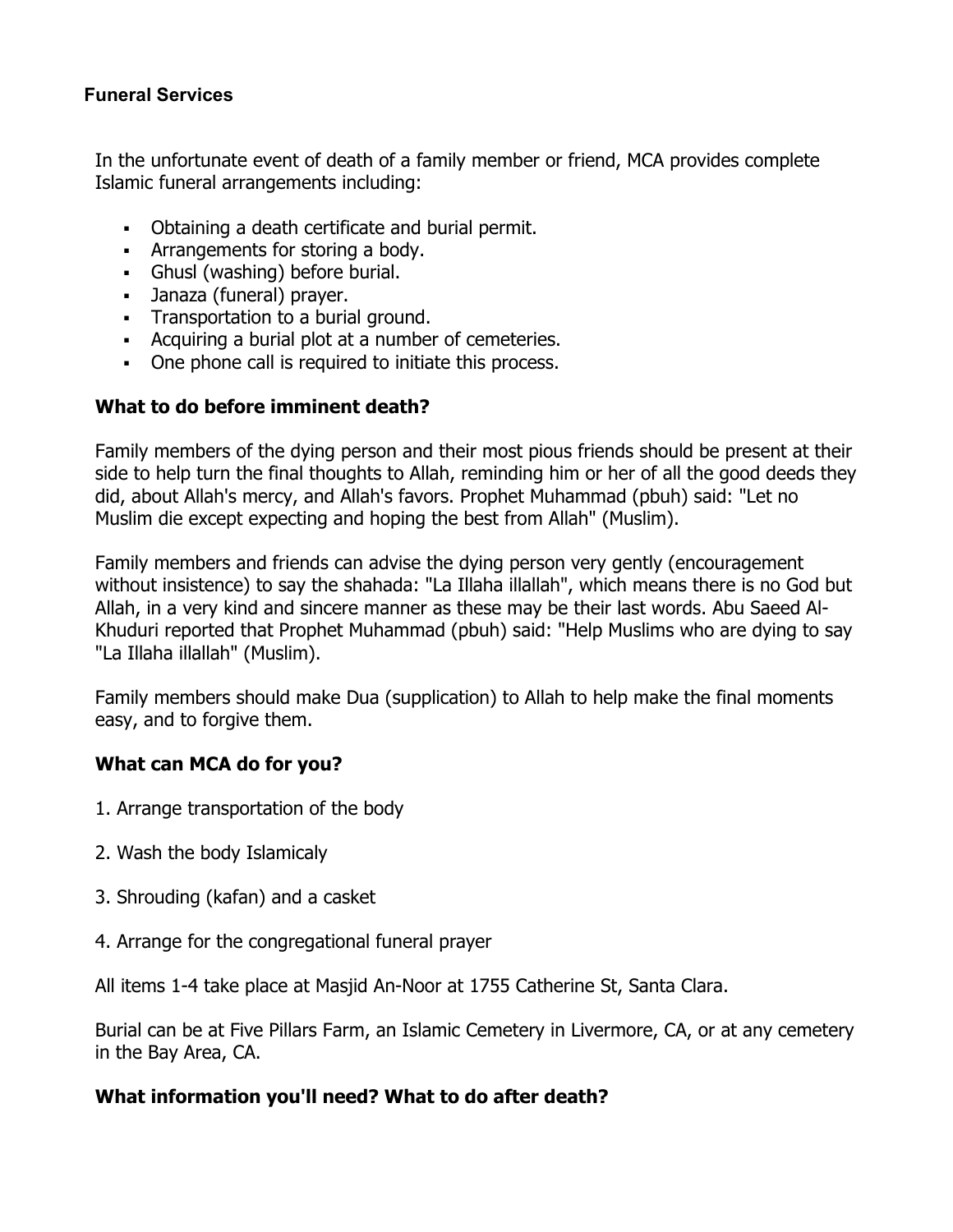Immediately after the death has occurred and it has been verified, close the eyes of the deceased eyes; the mouth and jaws are tied gently with broad bands or pieces of cloth so that they do not remain wide open; the legs should be tied in the same way. The body should be covered, and must always remain covered, preferably with a white sheet of cloth.

Invoke Allah and say: "Inna lillahi wa inna ilayhi raji'un" (To Allah we belong and to Him is our return).

Crying with no wailing is permitted. The prophet (pbuh) wept on the death of his son, Ibrahim and said: "The eyes shed tears and the heart feels pain, but we utter only what pleases our Lord. O Ibrahim! We are aggrieved at your demise."

Contact MCA funeral Director for funeral arrangements without delay; Relatives and friends should be notified. The body must not be kept waiting unnecessarily.

Immediate family and friends are to prepare food for the bereaved family for three days.

When you contact the MCA funeral representative to seek advice, arrange for paper work and cemetery plot, please have the following information available:

Determine if the dying person has any preferences for people who will carry out the Ghusl (washing) and Kafan (burial cloth). If there is none, then the next of male kin to males, and next of female kin to females should be available to perform the Ghusl.

Also, when you talk to the MCA funeral director prepare the following information for the dying person to facilitate the process of obtaining the death certificate and help in finalizing the paperwork:

- § Social Security Number
- California Driver's License #
- Address
- § Employment Status
- § Phone Number

If the death occurred over the weekend, contact the doctor or hospital to determine if the hospital can store the body over the weekend. Please note that a death certificate must be obtained prior to burial from the County office. Most County offices are open only during weekdays and for a few hours on Saturday. Furthermore, the cemetery does not typically open graves and allow burials on Sundays. As such, in the event of death on Saturday, the burial may have to wait until Monday afternoon.

It typically takes about 2 to 3 hours to make all the arrangements at a minimum (obtain death certificate, open the grave, arrange the transportation). As such, a person can be buried on the same day if the death occurred prior to 8 AM. If the death occurred after that time, the arrangements will be typically made for burial the next day.

Typically the Janaza prayer is performed right after the Dhuhr prayer (12:30 PM in winter